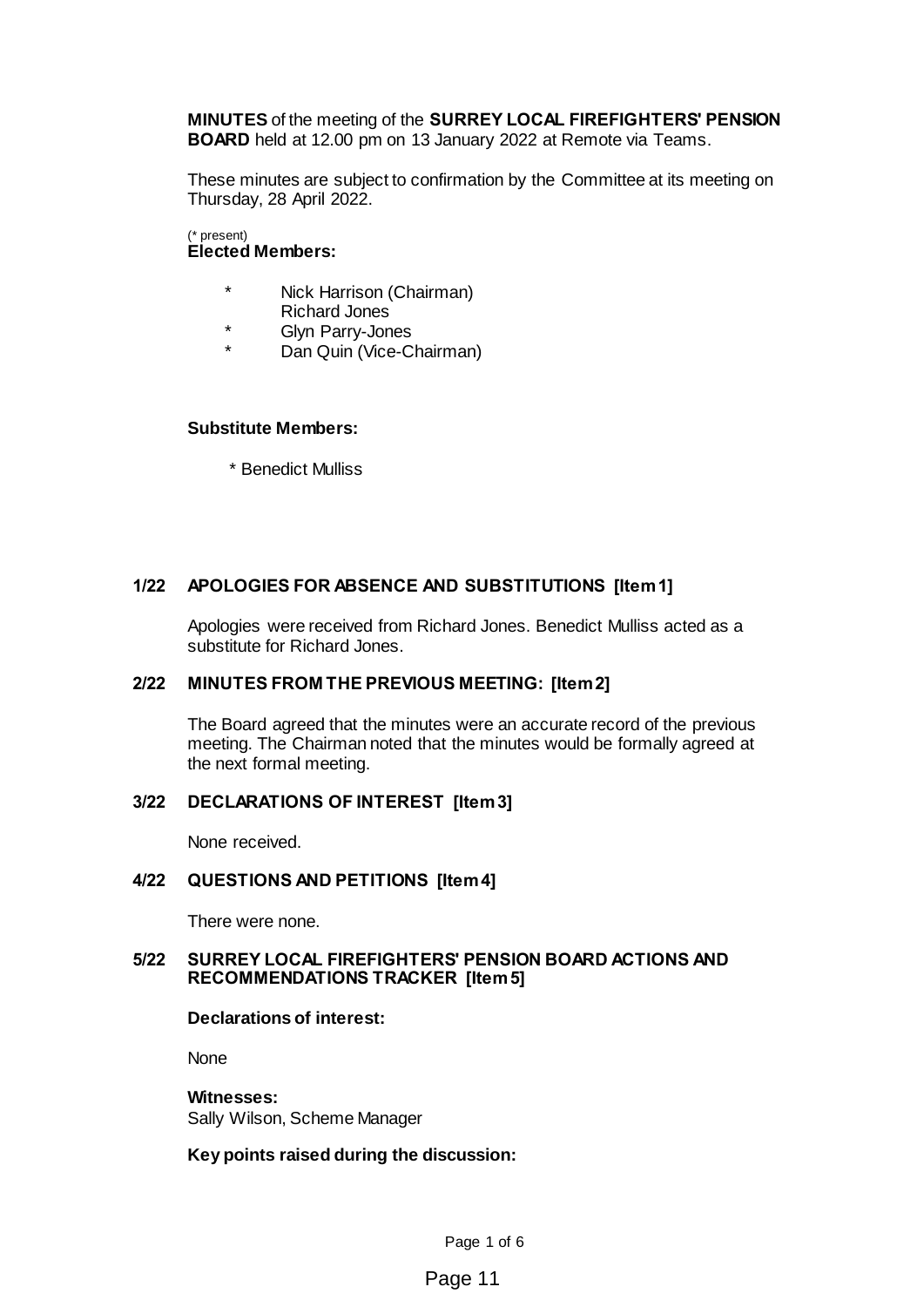- 1. The Chairman introduced the report.
- 2. In regard to Action A1/20, officers highlighted that the date for the Expression of Interest forms to be submitted had now passed. Furthermore, officers raised a point of clarification which was that the number of members who returned an Expression of Interest form was 103 rather than 102.
- 3. In regard to Action A16/20, officers confirmed that the number of people in Priority Group 1 was 11.
- 4. A Member requested an update on '10% pensionable pay' and how it was likely to proceed and whether it was possible to allow scheme members an extension of time to respond to letters sent in December 2021. Officers urged individuals with questions on the matter to contact the pension team directly. Officers further confirmed that there was flexibility on the timeline where appropriate. Officers also agreed to circulate detail and timeline information on the delivery to the different priority groups to members of the Board. The Board noted that they would also receive further detail within the standing Update Report at the next meeting.
- 5. Officers again highlighted that members of the scheme should contact the pension team directly to raise any issues and noted that there was flexibility within the process. The Board requested that the pension team communicate with scheme members in the relevant priority group to highlight this which was agreed.
- 6. Members agreed to close Action A19/20.

# **Actions/ further information to be provided:**

- 1. The Scheme Manager agreed to circulate detail and timelines on the delivery to the different priority groups to members of the Board.
- 2. The Scheme Manager agreed to contact scheme members within relevant priority groups to highlight that the pension team can be contacted directly to deal with any specific issues.
- 3. Members agreed to close Action A19/20.

# **Recommendations:**

The Board noted the action tracker.

# **6/22 SCHEME MANAGEMENT UPDATE REPORT [Item 6]**

# **Declarations of interest:**

None

# **Witnesses:**

Sally Wilson, Head Of Data, Digital & Special Projects

# **Key points raised during the discussion:**

- 1. Officers introduced the report and highlighted the following points:
	- a. that officers were waiting to see the national reaction to the opening of the modified scheme.
		- b. That, on 29 November 2021, the Surrey Fire and Rescue Service (SFRS) received an update from the Local Government Association (LGA) to confirm that the Home Office had

# Page 12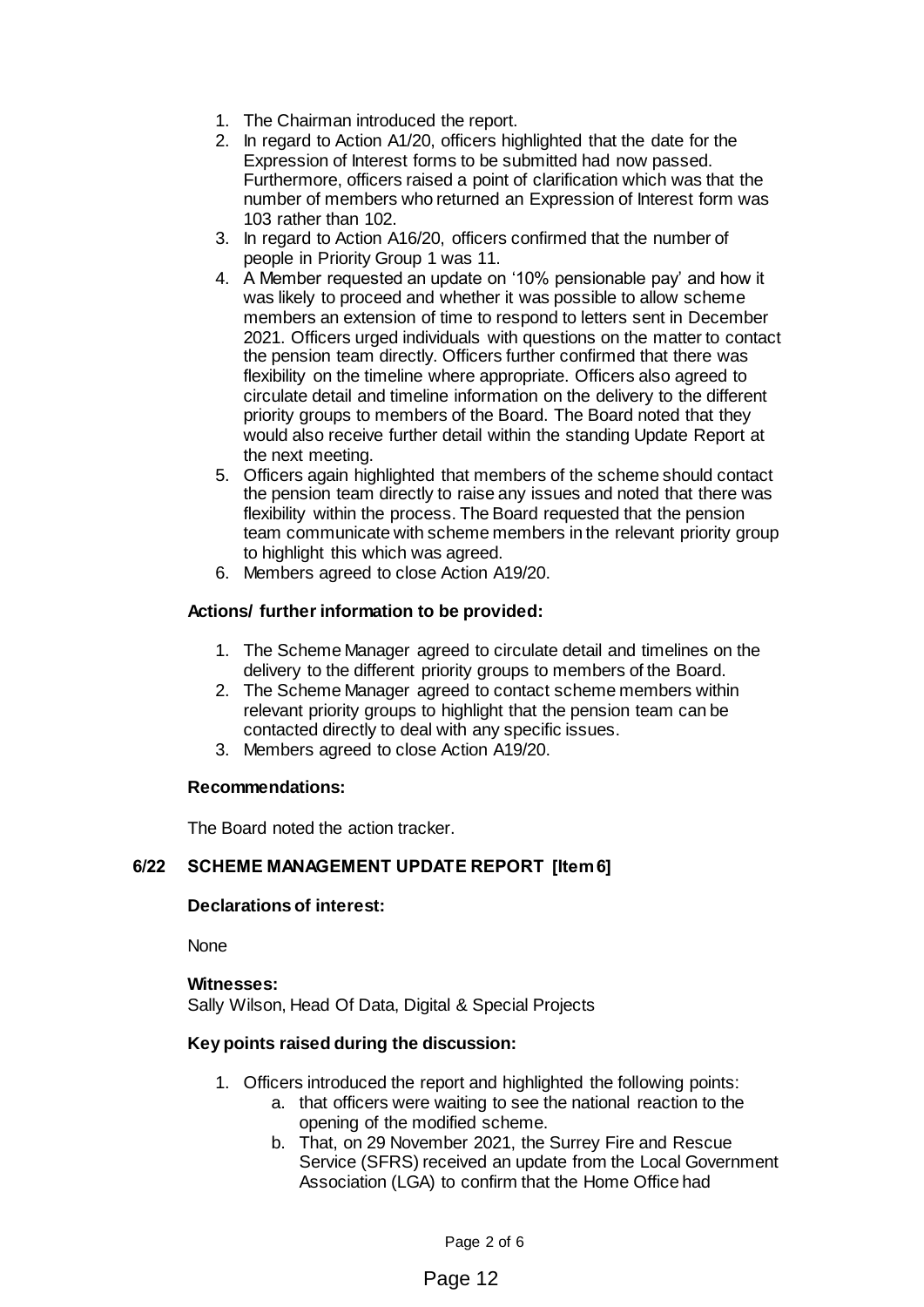withdrawn its guidance on the Immediate Detriment Framework. The Service had noted the response from the Fire Brigade Union (FBU) to the retraction of the Immediate Detriment Framework, but was waiting for further guidance from the Local Government Authority (LGA) and Nation Fire Chiefs Council (NFCC).

2. Members highlighted the success of internal audit review as noted in the report.

# **Actions/ further information to be provided:**

None.

# **Recommendations:**

The Board noted the report.

# **7/22 XPS UPDATE [Item 9]**

#### **Declarations of interest:**

**None** 

# **Witnesses:**

Paul Mudd, XPS Sally Wilson, Head Of Data, Digital & Special Projects

# **Key points raised during the discussion:**

- 1. The representative from XPS introduced the report and made the following points:
	- a. That 81% of Key Performance Indictor (KPI) work had been met in November 2021
	- b. That 97% of KPI work had been met in December 2021
	- c. That the XPS team had been engaged with a training plan and that they were expected to complete 97% - 100% of work going forward.
	- d. Provided an update the Immediate detriment framework as noted in the report.
	- e. That XPS were in the process of obtaining costs to undertake address tracing.
	- f. In regard Action A8/21, it was confirmed that the outstanding inherited tasks were almost complete.
	- g. Confirmed that XPS were investigating systems that could provide a "live" view of calls waiting and available team members which should help reduce missed calls further.
	- h. That the report included member self-service statistics for the first time and provided a brief overview.
	- i. Provided an overview of the common data as noted in the report.
- 2. In regard to Member self-service, a member of the Board stated that it would be helpful for the employee representatives on the Board to raise awareness of the benefits of the self-service portal.
- 3. A member highlighted that they had contacted XPS regarding the purchase of additional pension but had not yet received a response. The XPS representative explained that the contact should have been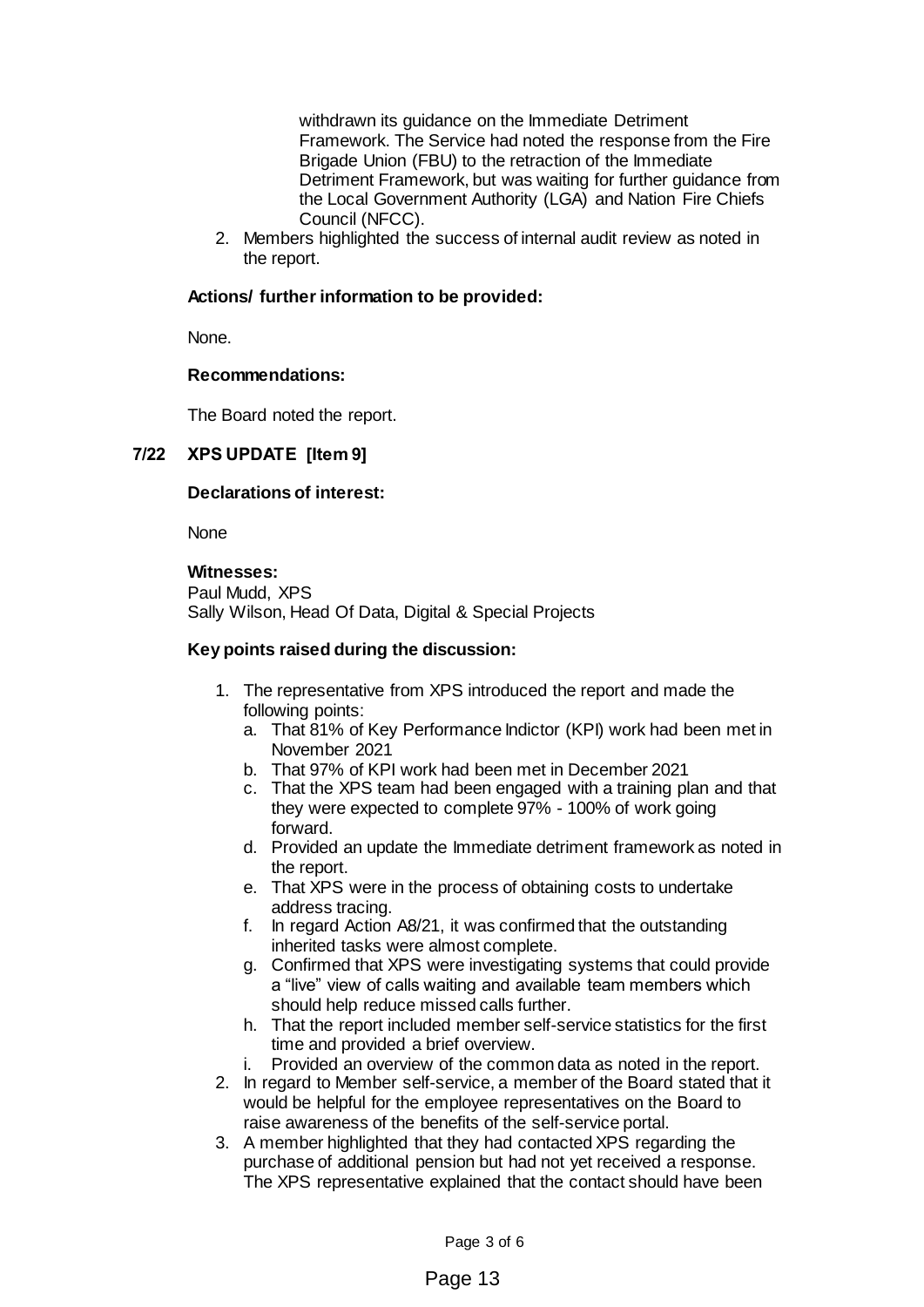logged in the workflow system and included within the KPI data. The Chairman requested that XPS follow up on the contact.

- 4. The Board noted that there was no option for active members of the scheme to receive paper copies of pension statements. Non-active members could still receive a paper copy if needed.
- 5. The Board held a discussion on immediate detriment payments where it was noted that XPS were currently unable to provide full information to members of the scheme as the legislation was not in place to do so and that they were still awaiting answers on technical questions.
- 6. The Board noted that there may be a charge when a member of the scheme requested over three formal estimates however this would be avoided where possible.
- 7. In regard to Action A8/21, the Chairman agreed to close the action provided that the Board were supplied with detail on the process in place to track the completion of outstanding inherited tasks. The XPS representative agreed to provide evidence and detail on the tracking activity to allow the Board to have a full understanding of the process in place.
- 8. Furthermore, in regards to the completed cases overview, the Chairman requested that simple data be included in future reports which covered any backlog each month. The Chairman stated that this data would allow the Board to have oversight of any backlog build up. The XPS representative stated that he believed the information was available to provide.

# **Actions/ further information to be provided:**

- 1. In regard to Action A8/21, the Chairman agreed to close the action provided that the Board were supplied with detail on the process in place to track the completion of outstanding inherited tasks.
- 2. The Chairman requested that simple data be included in future update reports which covered any completed cases backlog each month.

# **Recommendations:**

The Board noted the report.

# **8/22 ADMIN BULLETIN UPDATE [Item 7]**

# **Declarations of interest:**

None

#### **Witnesses:**

Sally Wilson, Head Of Data, Digital & Special Projects

# **Key points raised during the discussion:**

- 1. Officers introduced the report.
- 2. The Chairman thanked officers for their work.

# **Actions/ further information to be provided:**

None.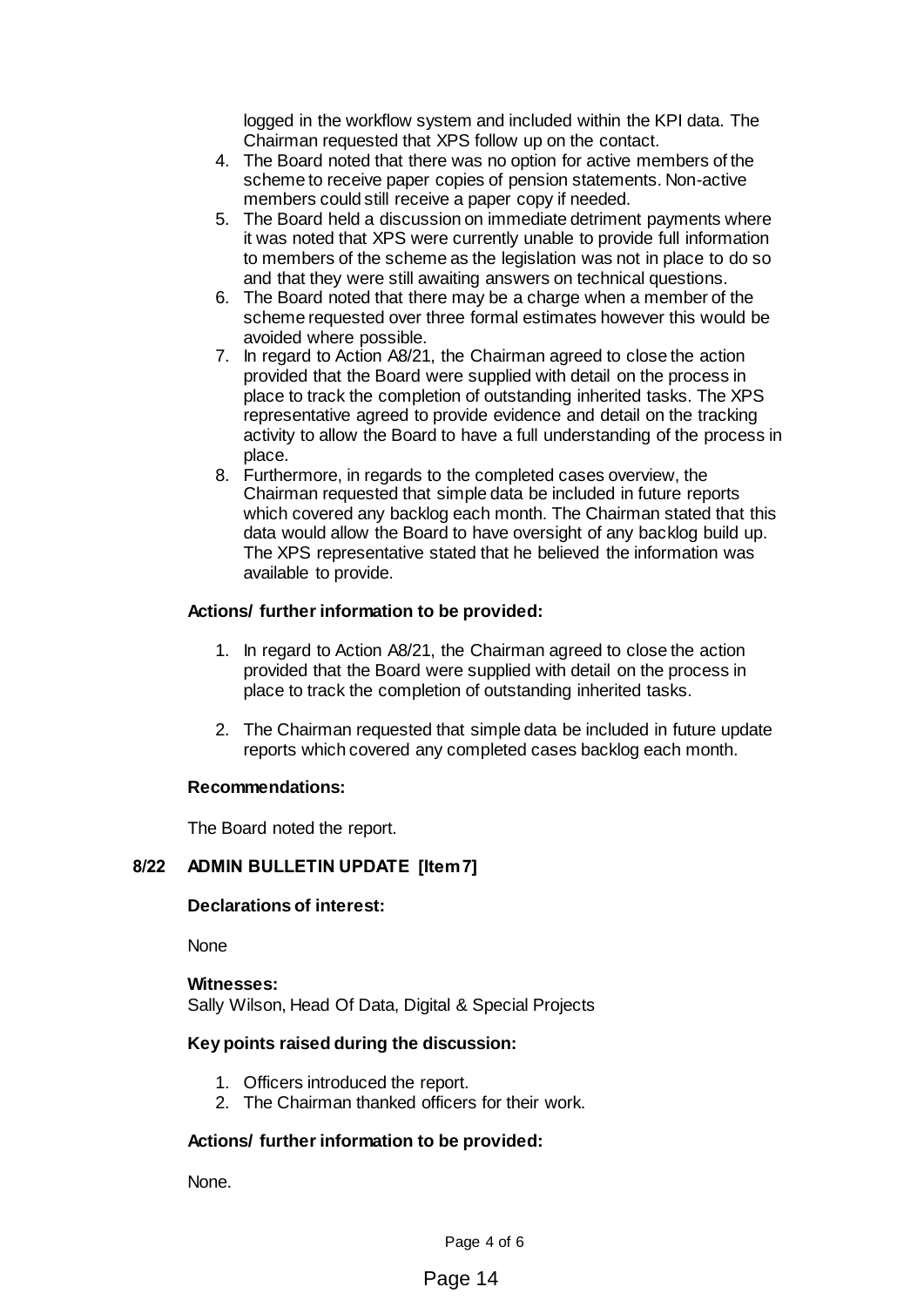# **Recommendations:**

The Board noted the report.

# **9/22 RISK REGISTER [Item 8]**

# **Declarations of interest:**

None

**Witnesses:** Sally Wilson, Head Of Data, Digital & Special Projects

# **Key points raised during the discussion:**

1. The Chairman introduced the report.

# **Actions/ further information to be provided:**

None.

# **Recommendations:**

The Board noted the report.

# **10/22 DATE OF THE NEXT MEETING [Item 10]**

The Board noted the date of the next meeting.

Page 5 of 6

Page 15